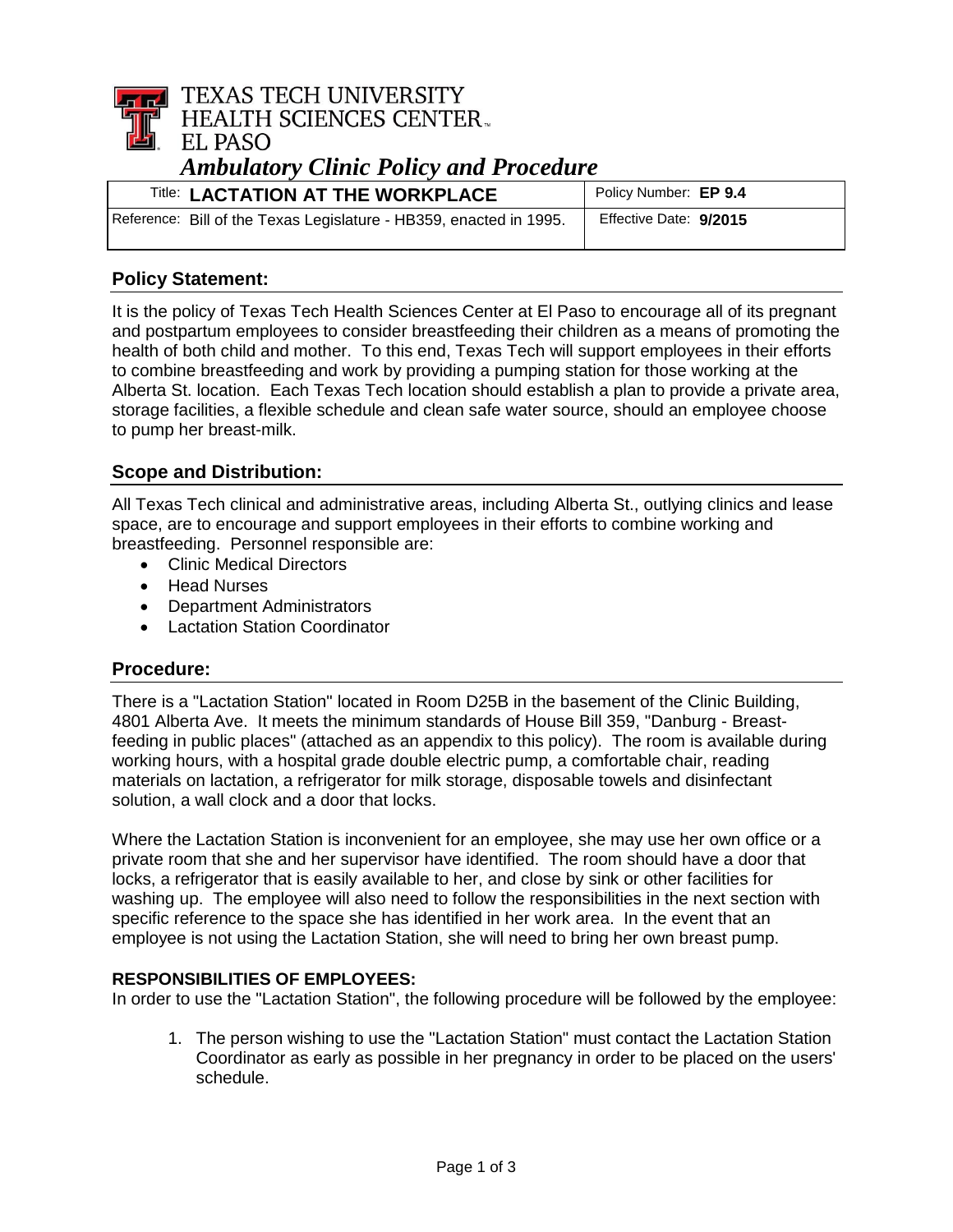# **TEXAS TECH UNIVERSITY**

**HEALTH SCIENCES CENTER.** 

### **EL PASO**

## *Ambulatory Clinic Policy and Procedure*

- 2. The employee is responsible for communicating with her supervisor and working out a flexible schedule that will work for both of them. The employee should try to discuss this with her supervisor as far in advance as possible.
- 3. The employee is responsible for communicating the agreed upon schedule to the Station Coordinator.
- 4. It will be necessary for the pregnant employee to purchase the attachments necessary for use with the pump in the Lactation Station. If she is going to purchase a pump for home use, the attachments may be compatible with both pumps.
- 5. The Station Coordinator and breastfeeding employee will work out a schedule that fits the others (if any) using the Lactation Station.
- 6. A refrigerator is available in the Lactation Station for storage of breast-milk. This refrigerator is only used for storage of breast milk, and complies with the "hygienic storage" requirements noted in House Bill 359.
- 7. The employee is responsible to clean her own breast-pumping equipment.
- 8. The employee will be responsible to utilize the closest employee restroom for washing hands and rinsing out her breast-pumping equipment.
- 9. The employee must make up any time that is used outside of breaks and lunch.
- 10.If employee is located in an area inaccessible to the Alberta St. building, she may contact Lizabeth J. Berkeley at 915-215-6455 for help with arrangements.

### **RESPONSIBILITIES OF SUPERVISORS:**

In order to allow an employee to use the Lactation Station, the employee's supervisor will:

- 1. Ensure that department employees are aware that Texas Tech recommends breastfeeding as the ideal means of nourishing infants and small children.
- 2. Create an atmosphere that enables women to confidently approach their supervisors and co-workers in regard to plans to provide breast-milk for their children. In this vein, no supervisor will engage in any negative remarks about breastfeeding or about the benefits of bottle-feeding.
- 3. Be open to flexible break and lunch schedules.
- 4. Be willing to help the employee work out a schedule that is reasonable for her to pump milk and remain comfortable while working. This will likely be once in the morning, once in the afternoon and at lunch.
- 5. Make sure co-workers are aware of HB359 and this policy so no one feels that special privileges are being granted.
- 6. Help the employee find an appropriate location to pump and store milk, if the employee's worksite is not at the Alberta St. location.
- 7. Support the employee in her effort to provide her child with the best possible health benefits.

| Policy Number: EP 9.4                                                                                                                                                        |  | Original Approval Date: 9/2000 |  |  |
|------------------------------------------------------------------------------------------------------------------------------------------------------------------------------|--|--------------------------------|--|--|
| Version Number: 4                                                                                                                                                            |  | Effective Date: 9/2015         |  |  |
| Signatory approval on file by: Michael J. Romano M.D.<br><b>Clinic Operations Committee Chair</b><br>Associate Dean of Clinical Affairs<br>Paul L. Foster School of Medicine |  |                                |  |  |